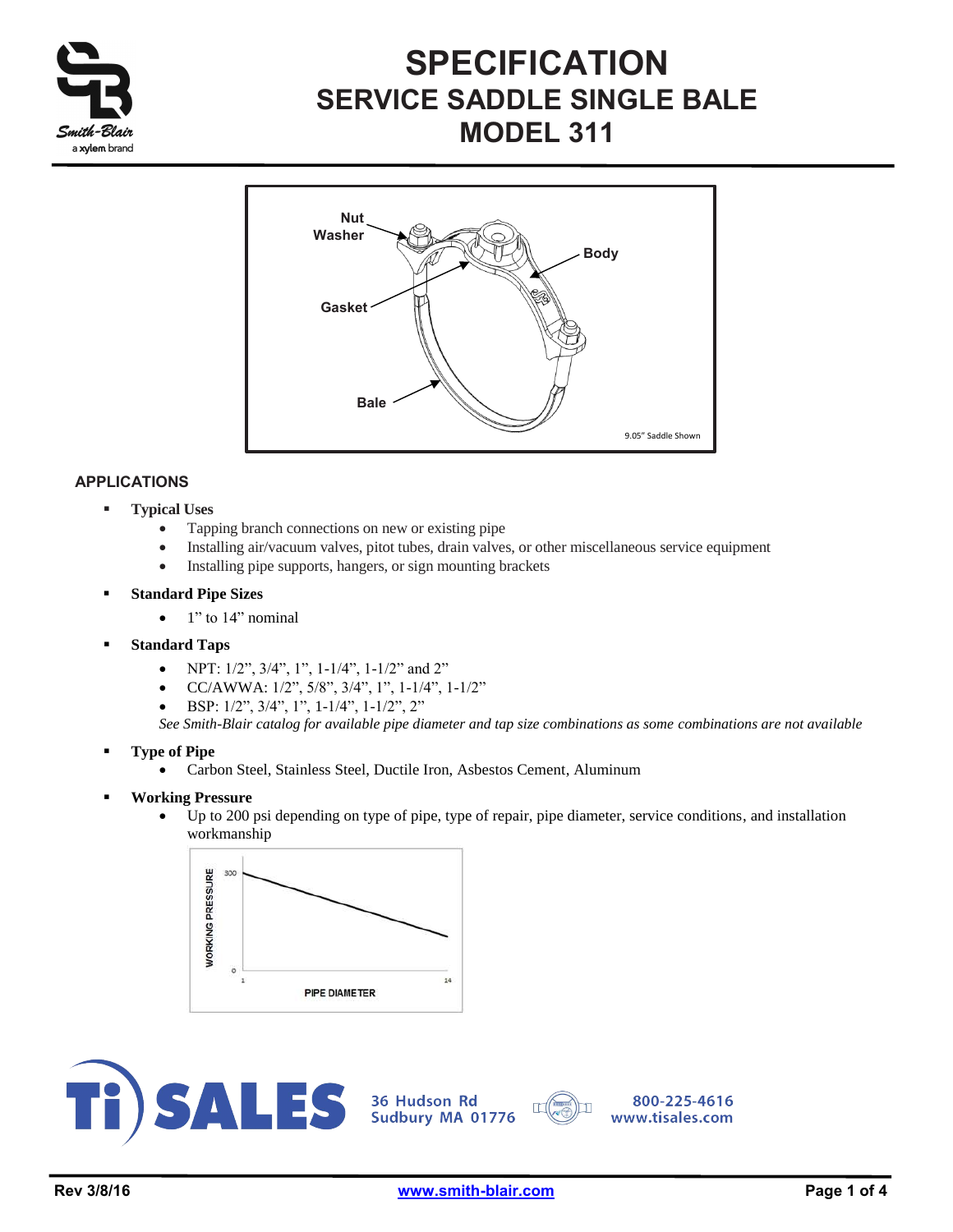

## **SPECIFICATION SERVICE SADDLE SINGLE BALE MODEL 311**

### **MATERIALS**

- **Body**
	- Cast using Ductile Iron 65-45-12 per ASTM A536
	- Flexi-Coat<sup>®</sup> fusion bonded epoxy finish which meets application methods AWWA C213
	- Closed ear holds nut and bale in place allowing the assembly to hinge for ease of installation around pipe
	- Open ear provides easy slip on installation and removal of nuts are not required preventing lost hardware
	- Canted ears for maximum tangential tightening of bale
	- Wraparound design provides maximum pipe support, reinforcement, and sealing pressure
	- Wide skirt with heavy tapping boss provides excellent stability on the pipe
	- Single bale allows for quick installation
- **Bale**
	- HSLA Carbon Steel per AWWA C111/A21.11
	- Fe/Zn coated per ASTM F1941-10
	- Size:  $1" 3"$  nominal pipe size =  $1/2"$ -13UNC
		- $4" 14"$  nominal pipe size =  $5/8" 11$  UNC
	- Pipe contact surface flattened to provide a wider bearing surface against pipe

#### **Gasket**

- Nitrile (Buna-N) per ASTM D2000
- Certified to NSF/ANSI 61-G & 372
- Compounded to resist water, oil, natural gas, acids, alkalies, most (aliphatic) hydrocarbon fluids, and many other chemicals
- Temperature range: -20ºF to +180ºF
- TaperSeal™ hydro-mechanical lip enables the saddle to hold higher pressures with minimal nut torque
- Gasket is fully cemented in a cavity to hold it in place
- **Nuts**
	- Carbon Steel per ASTM A307
	- Fe/Zn coated per ASTM F1941-10
	- - Size:  $1" 3"$  nominal pipe size =  $1/2"$ -13UNC Heavy Hex Semi-Finished
			- $4" 14"$  nominal pipe size =  $5/8" 11$  UNC Heavy Hex Semi-Finished
- **Washer**
	- Carbon Steel per ASTM F844
	- Fe/Zn coated per ASTM F1941-10
	- Size:  $1" 3"$  nominal pipe size =  $1/2"$  Type A Plain
		- $4" 14"$  nominal pipe size =  $5/8"$  Type A Plain
	- Utilized to preserve corrosion resistance of epoxy coated surfaces and increase bearing surface





800-225-4616 www.tisales.com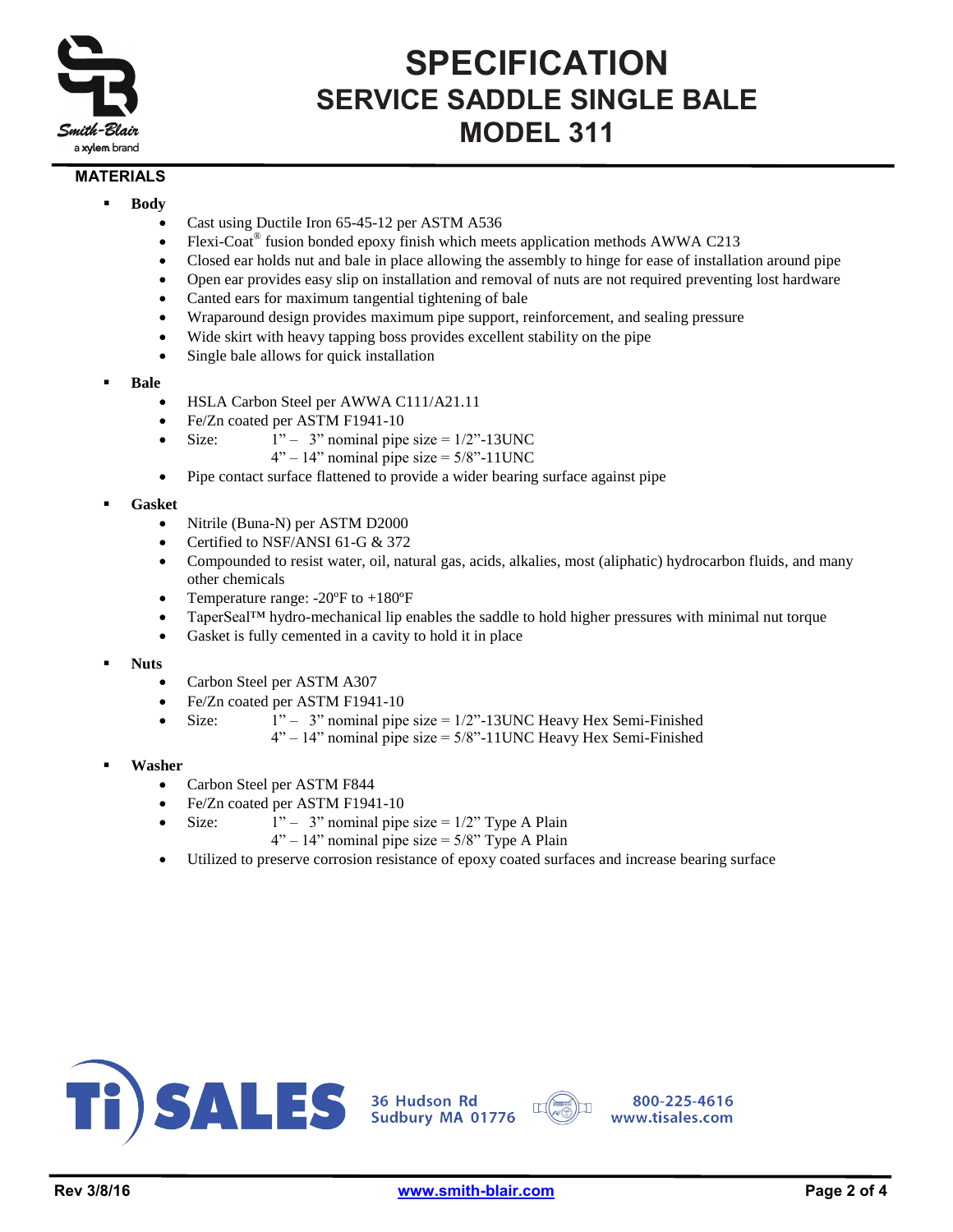

# **SPECIFICATION SERVICE SADDLE SINGLE BALE MODEL 311**

### **LISTINGS**

- Certified to NSF/ANSI 61-G & 372
- **Meets applicable AWWA C800 standards**

### **OPTIONS**

- Type 304 Stainless Steel bale with fluoropolymer coated Type 304 Stainless Steel nuts to prevent galling
- Alternative gasket material (e.g. Viton, EPDM, etc.)
- Anode connector

#### **NOTES**

- These product specifications were correct at the time of publication and are subject to change without notice
- Flexi-Coat<sup>®</sup> is a registered trademark of Smith-Blair, Inc.
- Taperseal™ is a trademark of Smith-Blair, Inc.
- See the Smith-Blair® web site for part numbers and ordering information
- See the Smith-Blair<sup>®</sup> web site for warranty information
- See the Smith-Blair® web site for corrosion warnings



**30 Globe Ave, Texarkana, AR 71854 Ph: 870-773-5127 • Fax: 870-773-5212 Toll-Free Numbers: Ph: 800-643-9705 • Fax: 800-648-6792**